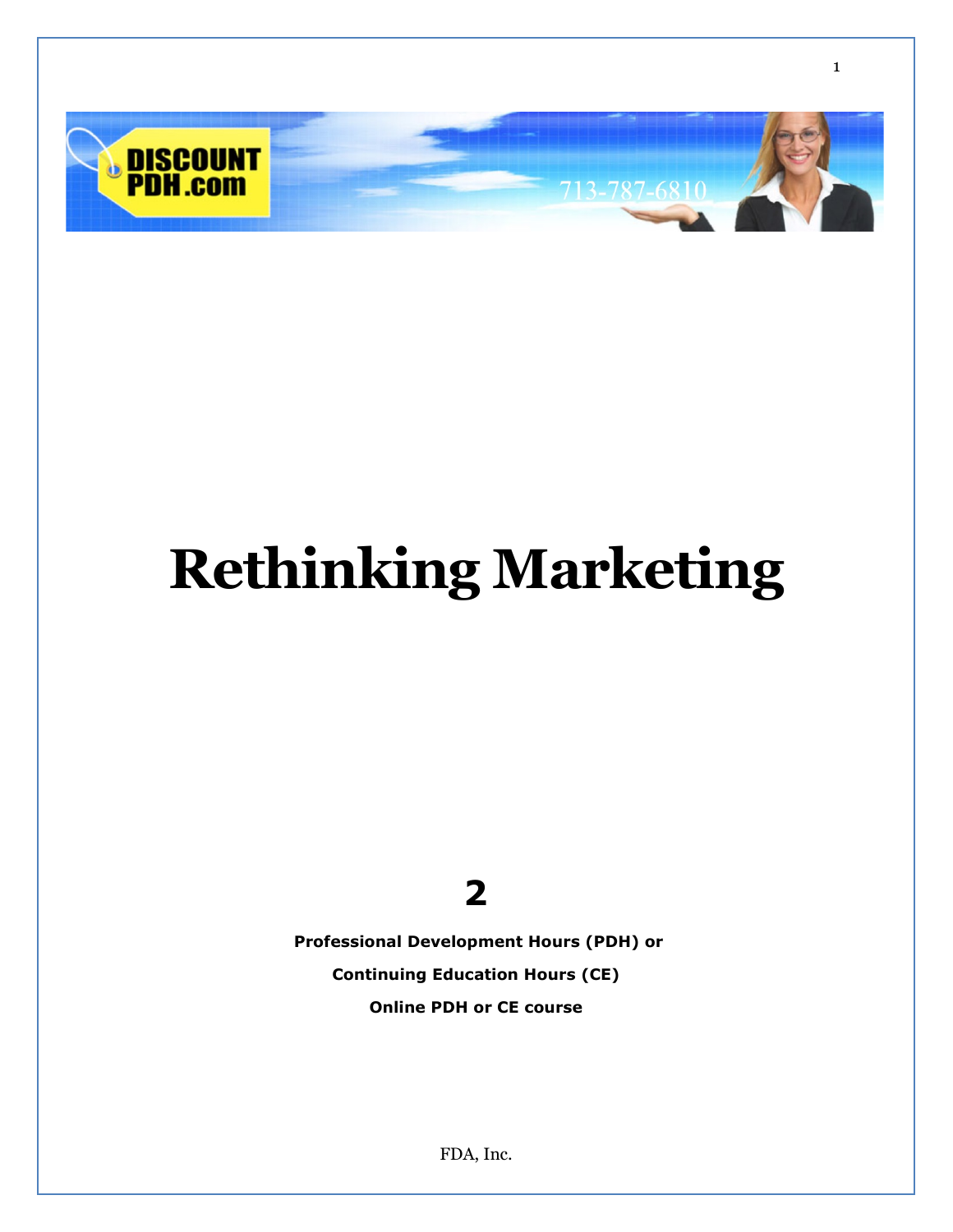# **Contact information**

[www.DiscountPDH.com](http://www.discountpdh.com/)

[fdapdh@gmail.com](mailto:fdapdh@gmail.com)

Telephone: 713-787-6810

Corporate Mailing address:

2500 Tanglewilde, Suite 220 Houston, Texas 77063

For all your questions and instructor support please contact us via email or phone.

All emails and phone calls are addressed within 24 hours.

Operating hours: 9 AM – 4 PM Central Time

Tel: 713-787-6810

Fax: 713-787-6825

Email: [fdapdh@gmail.com](mailto:fdapdh@gmail.com)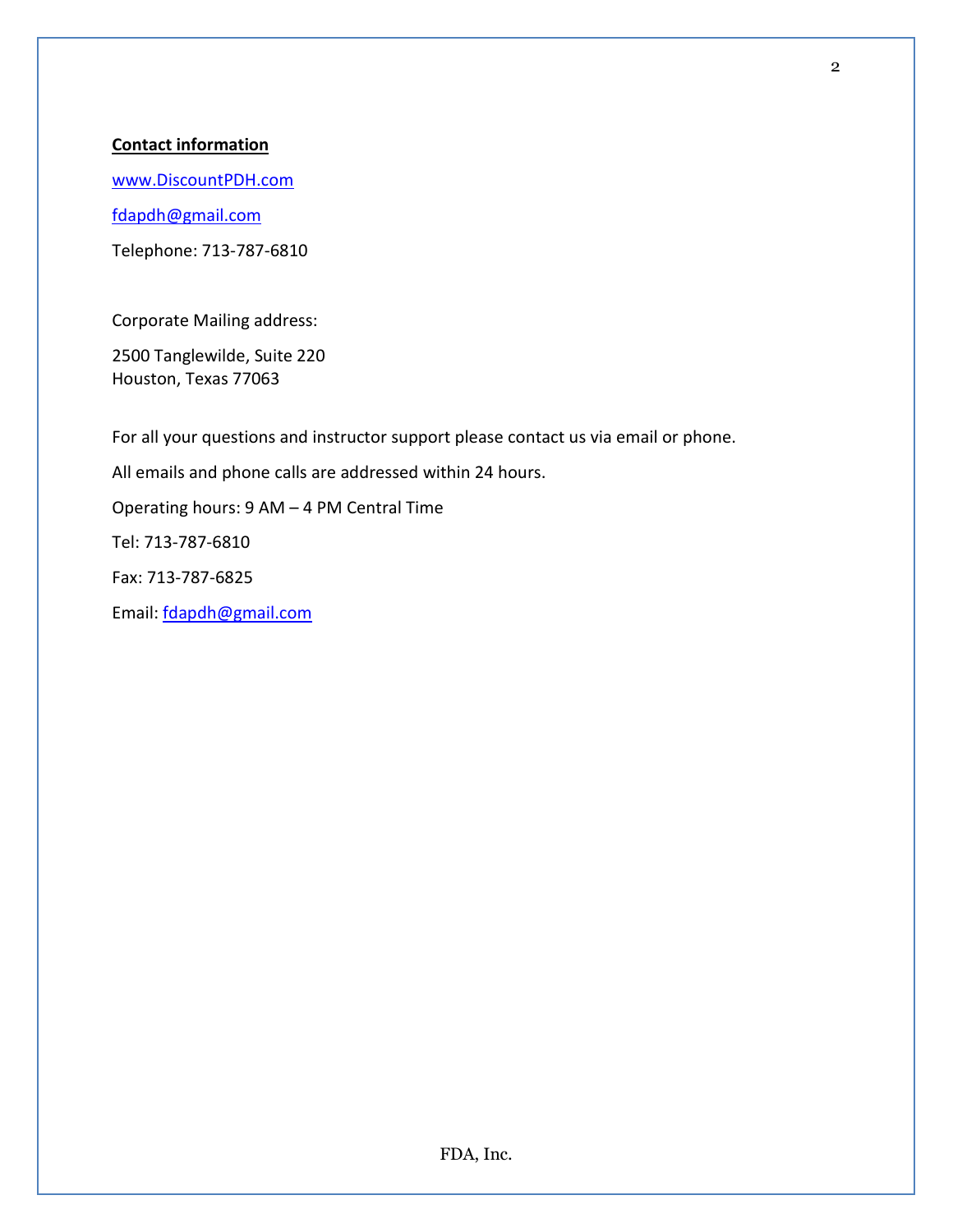# **Table of Contents**

| Idea in Brief                         |    |
|---------------------------------------|----|
| <b>Cultivating Customers</b>          | 4  |
| <b>Reinventing Marketing</b>          | 6  |
| <b>Building Relationships</b>         | 6  |
| Customer managers.                    | 7  |
| Customer-facing functions.            | 7  |
| Reimagining the Marketing Department  | 8  |
| Customer service.                     | 9  |
| <b>What Makes a Customer Manager?</b> | 10 |
| A New Focus on Customer Metrics       | 10 |
| <b>New Metrics for a New Model</b>    | 11 |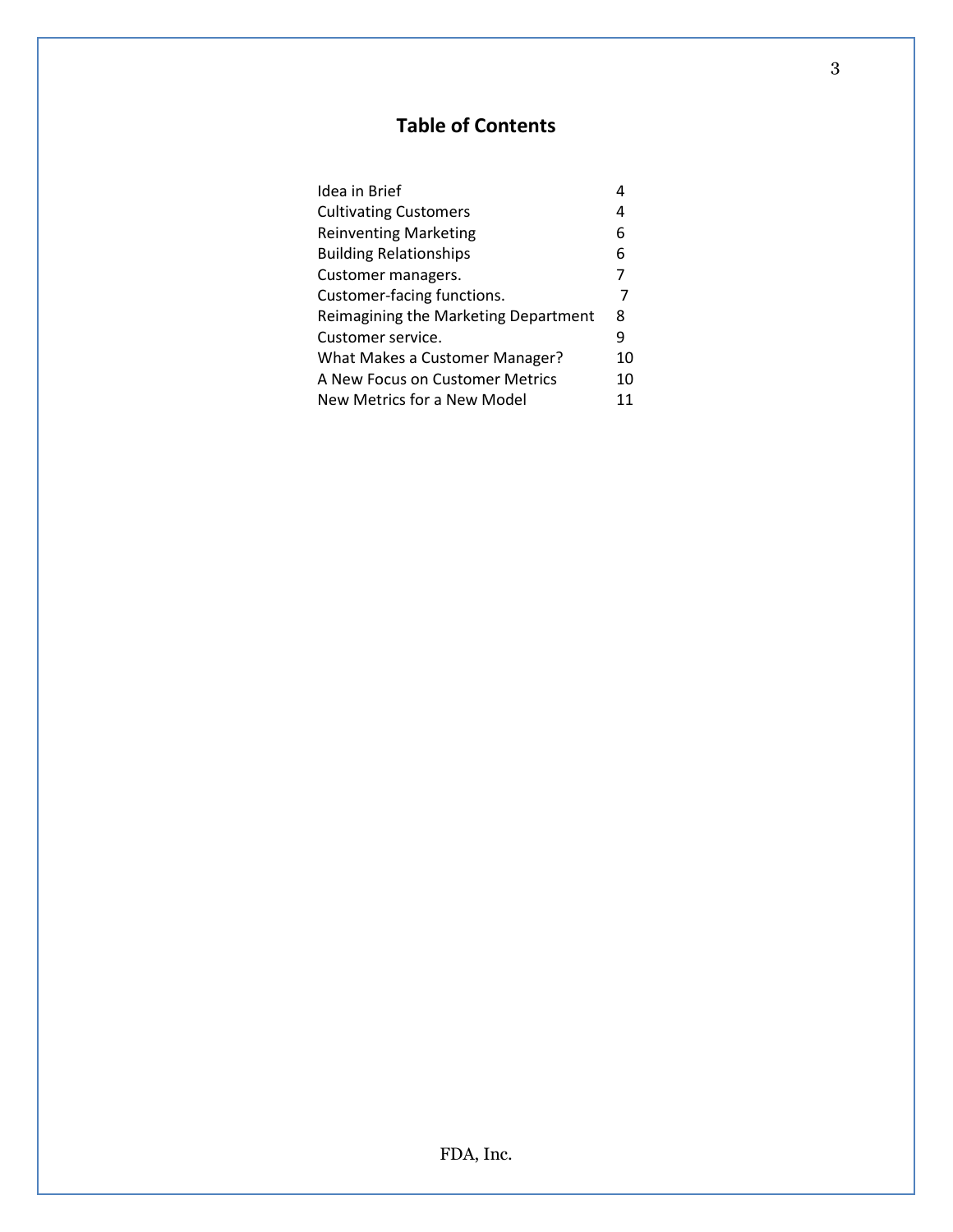#### Rethinking Marketing

#### **Idea in Brief**

**Companies have powerful technologies for understanding and interacting with customers, yet most still depend on mass media marketing to drive impersonal transactions.**

To compete, companies must shift from pushing individual products to building long-term customer relationships.

The marketing department must be reinvented as a "customer department" that replaces the CMO with a chief customer officer, makes product and brand managers subservient to customer managers, and oversees customer-focused functions including R&D, customer service, market research, and CRM.

These changes shift the firm's focus from product profitability to customer profitability, as measured by metrics such as customer lifetime value and customer equity. This organizational transformation will uproot entrenched interests and so must be driven from the top.

# Because companies can now interact directly with customers, they must radically reorganize to put cultivating relationships ahead of building brands.

Imagine a brand manager sitting in his office developing a marketing strategy for his company's new sports drink. He identifies which broad market segments to target, sets prices and promotions, and plans mass media communications. The brand's performance will be measured by aggregate sales and profitability, and his pay and future prospects will hinge on those numbers.

What's wrong with this picture? This firm— like too many—is still managed as if it were stuck in the 1960s, an era of mass markets, mass media, and impersonal transactions. Yet never before have companies had such powerful technologies for interacting directly with customers, collecting and mining information about them, and tailoring their offerings accordingly. And never before have customers expected to interact so deeply with companies, and each other, to shape the products and services they use. To be sure, most companies use customer relationship management and other technologies to get a handle on customers, but no amount of technology can really improve the situation as long as companies are set up to market products rather than cultivate customers. To compete in this aggressively interactive environment, companies must shift their focus from driving transactions to maximizing customer lifetime value. That means making products and brands subservient to long-term customer relationships. And that means changing strategy and structure across the organization—and reinventing the marketing department altogether.

#### **Cultivating Customers**

Not long ago, companies looking to get a message out to a large population had only one real option: blanket a huge swath of customers simultaneously, mostly using one-way mass communication. Information about customers consisted primarily of aggregate sales statistics augmented by marketing research data. There was little, if any, direct communication between individual customers and the firm. Today, companies have a host of options at their disposal, making such mass marketing far too crude.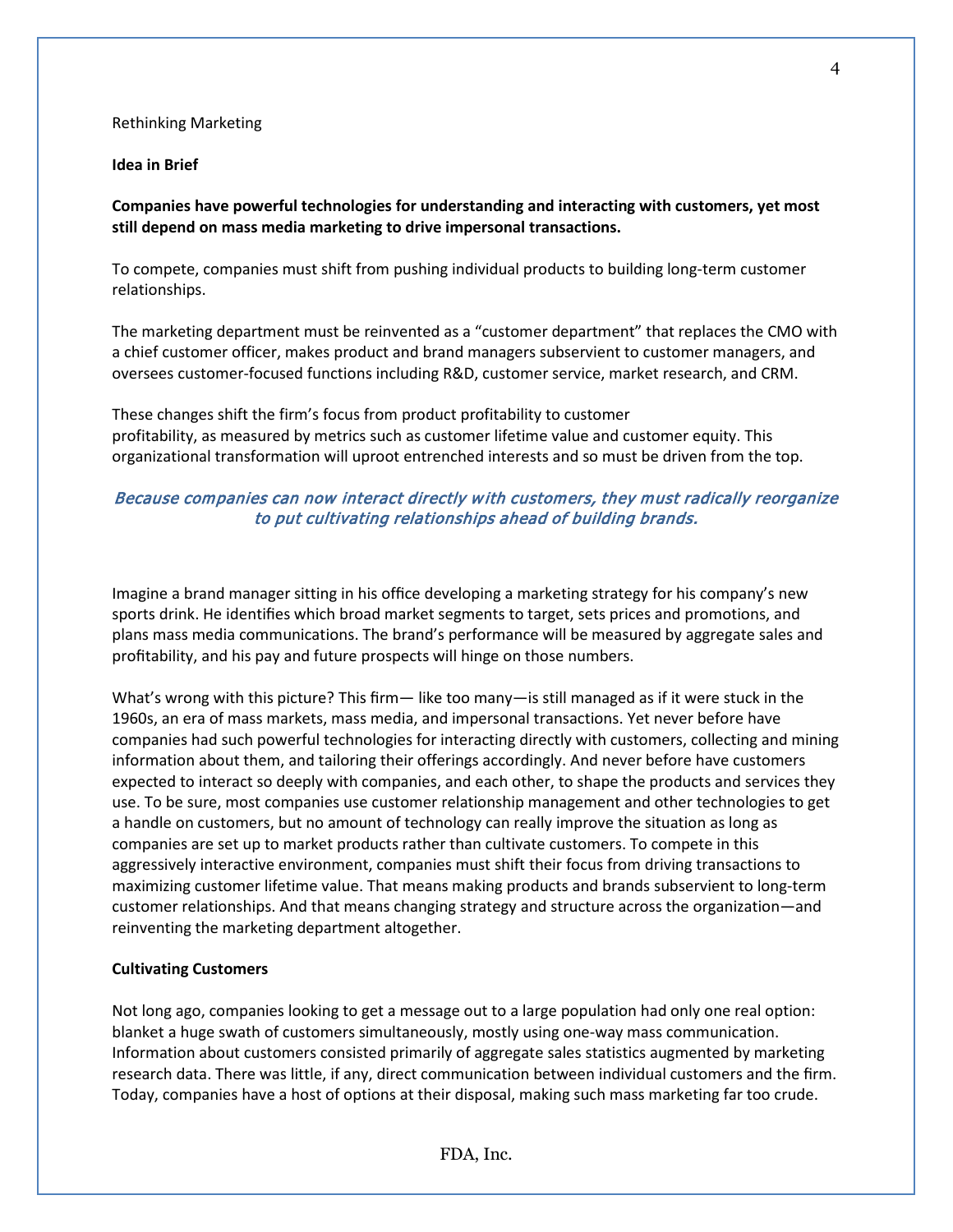The exhibit "Building Relationships" shows where many companies are headed, and all must inevitably go if they hope to remain competitive. The key distinction between a traditional and a customercultivating company is that one is organized to push products and brands whereas the other is designed to serve customers and customer segments. In the latter, communication is two-way and individualized, or at least tightly targeted at thinly sliced segments. This strategy may be more challenging for firms whose distribution channels own or control customer information—as is the case for many packagedgoods companies. But more and more firms now have access to the rich data they need to make a customer-cultivating strategy work.

B2B companies, for instance, use key account managers and global account directors to focus on meeting customers' evolving needs, rather than selling specific products. IBM organizes according to customer needs, such as energy efficiency or server consolidation, and coordinates its marketing efforts across products for a particular customer. IBM's Insurance Process Acceleration Framework is one example of this service-oriented architecture. Customer and industry specialists in IBM's insurance practice work with lead customers to build fast and flexible processes in areas like claims, new business processing, and underwriting. Instead of focusing on short-term product sales, IBM measures the practice's performance according to long-term customer metrics.

Large B2B firms are often advanced in their customer orientation, and some B2C companies are making notable progress. Increasingly, they view their customer relationships as evolving over time, and they may hand off customers to different parts of the organization selling different brands as their needs change. For instance, Tesco, a leading UK retailer, has recently made significant investments in analytics that have improved customer retention. Tesco uses its data-collecting loyalty card (the Clubcard) to track which stores customers visit, what they buy, and how they pay. This information has helped Tesco tailor merchandise to local tastes and customize offerings at the individual level across a variety of store formats—from sprawling hypermarts to neighborhood shops. Shoppers who buy diapers for the first time at a Tesco store, for example, receive coupons by mail not only for baby wipes and toys but also for beer, according to a Wall Street Journal report. Data analysis revealed that new fathers tend to buy more beer because they can't spend as much time at the pub.

On the services side, American Express actively monitors customers' behavior and responds to changes by offering different products. The firm uses consumer data analysis and algorithms to determine customers' "next best product" according to their changing profiles and to manage risk across cardholders. For example, the first purchase of an upper-class airline ticket on a Gold Card may trigger an invitation to upgrade to a Platinum Card. Or, because of changing circumstances a cardholder may want to give an additional card with a specified spending limit to a child or a contractor. By offering this service, American Express extends existing customers' spending ability to a trusted circle of family members or partners while introducing the brand to potential new customers.

American Express also leverages its strategic position between customers and merchants to create longterm value across both relation- ships. For instance, the company might use demographic data, customer purchase patterns, and credit information to observe that a card- holder has moved into a new home. AmEx capitalizes on that life event by offering special Membership Rewards on purchases from merchants in its network in the home- furnishings retail category.

One insurance and financial services company we know of also proved adept at tailoring products to customers' life events. Customers who lose a spouse, for example, are flagged for special attention from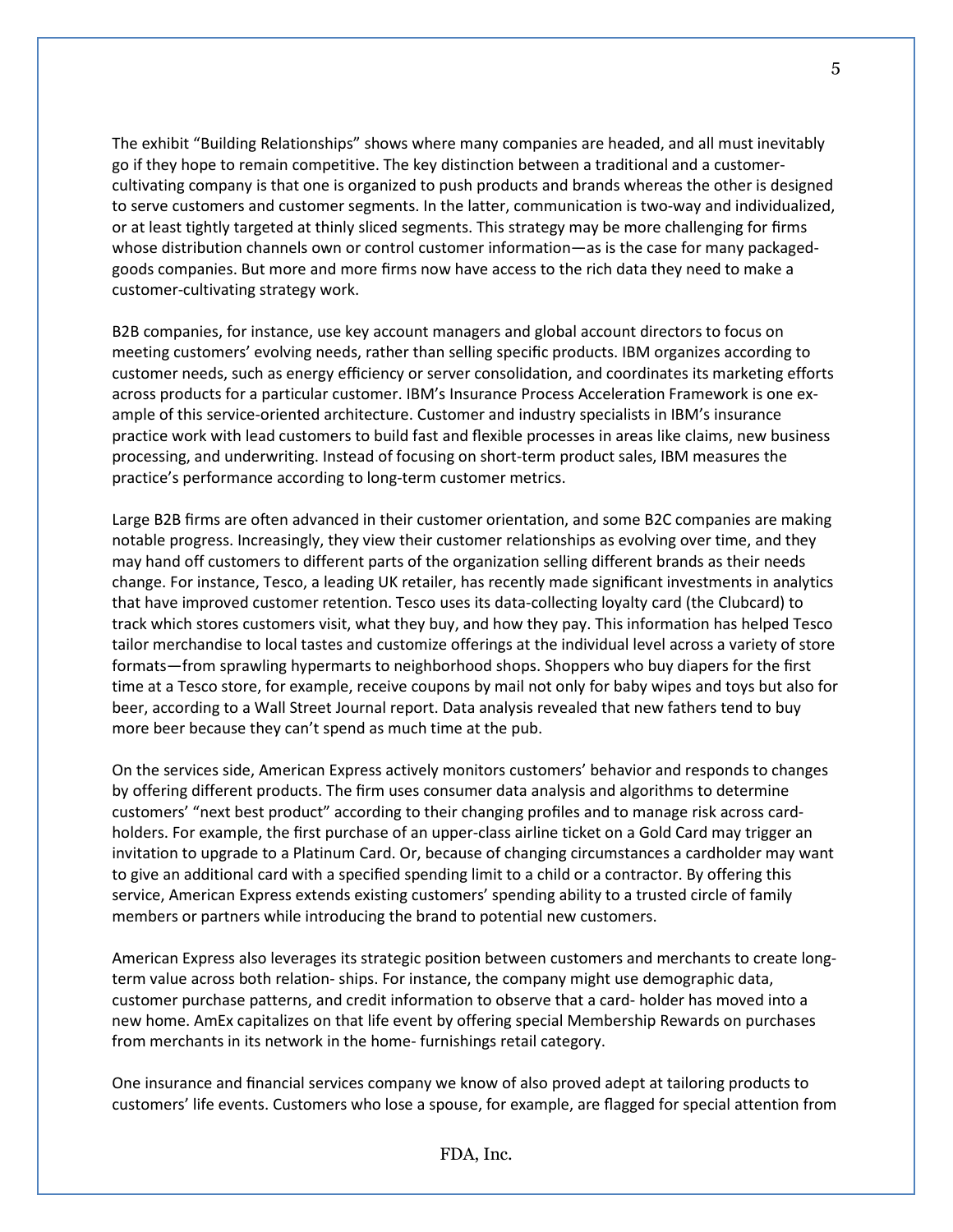a team that offers them customized products. When a checking account or credit-card customer gets married, she's a good cross-selling prospect for an auto or home insurance policy and a mortgage. Likewise, the firm targets new empty nesters with home equity loans or investment products and offers renter's insurance to graduating seniors.

#### **Reinventing Marketing**

These shining examples aside, boards and C-suites still mostly pay lip service to customer relationships while focusing intently on selling goods and services. Directors and management need to spearhead the strategy shift from transactions to relationships and create the culture, structure, and incentives necessary to execute the strategy.

What does a customer-cultivating organization look like? Although no company has a fully realized customer-focused structure, we can see the features of one in a variety of companies making the transition. The most dramatic change will be the marketing department's reinvention as a "customer department." The first order of business is to replace the traditional CMO with a new type of leader—a chief customer officer.

**The CCO**. Chief customer officers are increasingly common in companies worldwide— there are more than 300 today, up from 30 in 2003. Companies as diverse as Chrysler, Hershey's, Oracle, Samsung, Sears, United Airlines, Sun Microsystems, and Wachovia now have CCOs. But too often the CCO is merely trying to make a conventional organization more customer centric. In general, it's a poorly defined role—which may account for CCOs' dubious distinction as having the shortest tenure of all Csuite executives.

#### **Building Relationships**

#### **Product-Manager Driven**

Many companies still depend on product managers and one-way mass marketing to push a product to many customers.

#### **Customer-Manager Driven**

What's needed is customer managers who engage individual customers or narrow segments in two-way communications, building long-term relationships by promoting whichever of the company's products the customer would value most at any given time.

To be effective, the CCO role as we conceive it must be a powerful operational position, reporting to the CEO. This executive is responsible for designing and executing the firm's customer relationship strategy and overseeing all customer-facing functions.

A successful CCO promotes a customer- centric culture and removes obstacles to the flow of customer information throughout the organization. This includes getting leaders to regularly engage with customers. At USAA, top managers spend two or three hours a week on the call-center phones with customers. This not only shows employees how serious management is about customer interaction but helps managers understand customers' concerns. Likewise, Tesco managers spend one week a year working in stores and interacting with customers as part of the Tesco Week in Store (TWIST) program.

As managers shift their focus to customers, and customer information increasingly drives decisions,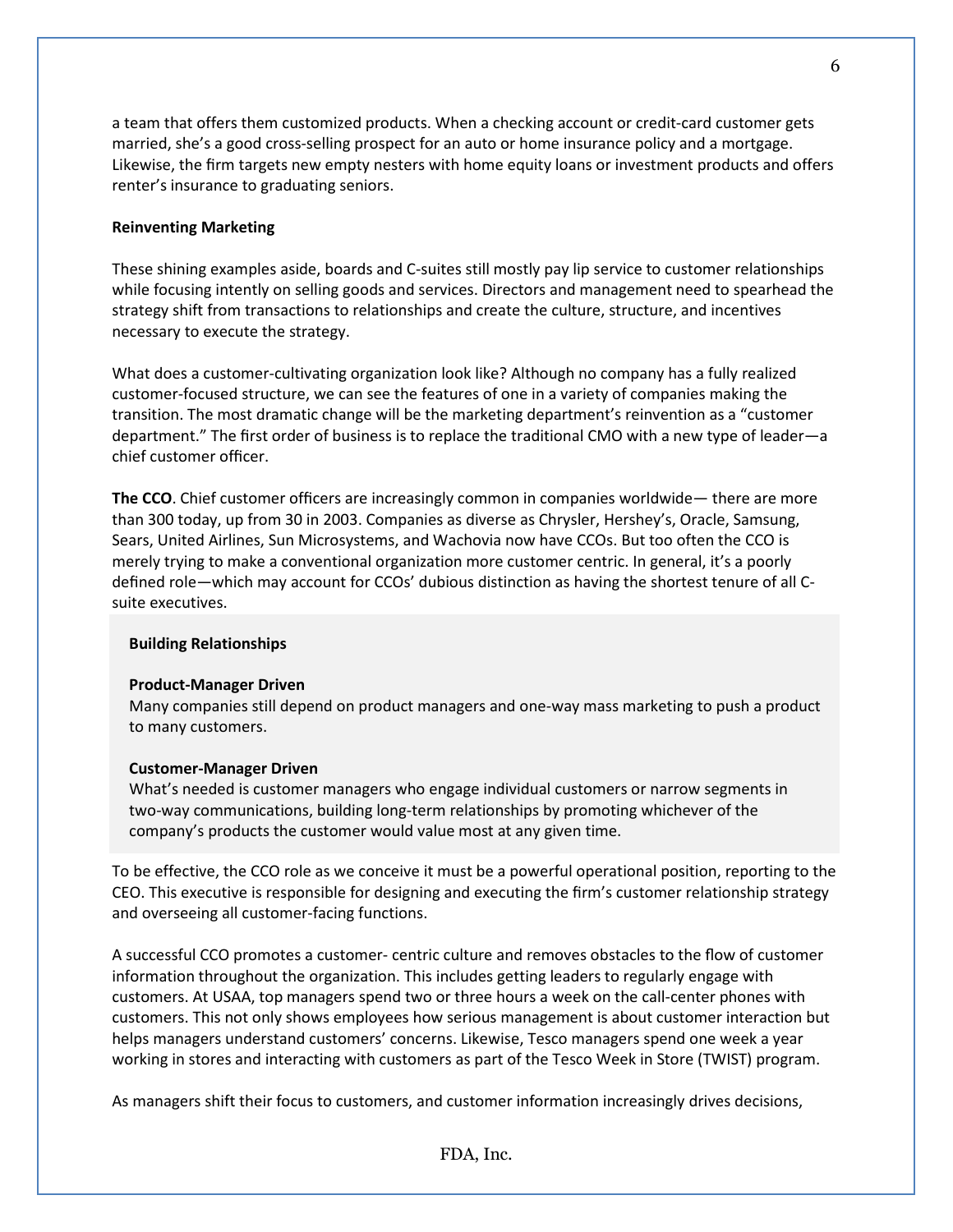organizational structures that block information flow must be torn down. The reality is that despite large investments in acquiring customer data, most firms underutilize what they know. Information is tightly held, often because of a lack of trust, competition for promotions or re- sources, and the silo mentality. The CCO must create incentives that eliminate these counterproductive mind-sets.

Ultimately, the CCO is accountable for in- creasing the profitability of the firm's customers, as measured by metrics such as customer lifetime value (CLV) and customer equity as well as by intermediate indicators, such as word of mouth (or mouse).

**Customer managers.** In the new customer department, customer and segment managers identify customers' product needs. Brand managers, under the customer managers' direction, then supply the products that fulfill those needs. This requires shifting re- sources—principally people and budgets and authority from product managers to customer managers. (See the sidebar "What Makes a Customer Manager?") This structure is common in the B2B world. In its B2B activities, Procter & Gamble, for instance, has key account managers for major retailers like Wal-Mart. They are less interested in selling, say, Swiffers than in maximizing the value of the customer relationship over the long term. Some B2C companies use this structure as well, foremost among them re- tail financial institutions that put managers in charge of segments—wealthy customers, college kids, retirees, and so forth—rather than products.

In a customer-cultivating company, a consumer-goods segment manager might offer customers incentives to switch from less- profitable Brand A to more-profitable Brand B. This wouldn't happen in the conventional system, where brand and product managers call the shots. Brand A's manager isn't going to encourage customers to defect—even if that would benefit the company—because he's rewarded for brand performance, not for improving CLV or some other long-term customer metric. This is no small change: It means that product managers must stop focusing on maximizing their products' or brands' profits and become responsible for helping customer and segment managers maximize theirs.

**Customer-facing functions.** As the nexus of customer-facing activity, the customer department assumes responsibility for some of the customer-focused functions that have left the marketing department in recent years and some that have not traditionally been part of it.

*CRM.* Customer relationship management has been increasingly taken on by companies' IT groups because of the technical capability CRM systems require, according to a Harte- Hanks survey of 300 companies in North America: 42% of companies report that CRM is managed by the IT group, 31% by sales, and only 9% by marketing. Yet CRM is, ultimately, a tool for gauging customer needs and behaviors— the new customer department's central role. It makes little sense for the very data required to execute a customer-cultivation strategy to be collected and analyzed outside the customer department. Of course, bringing CRM into the customer department means bringing IT and analytic skills in as well.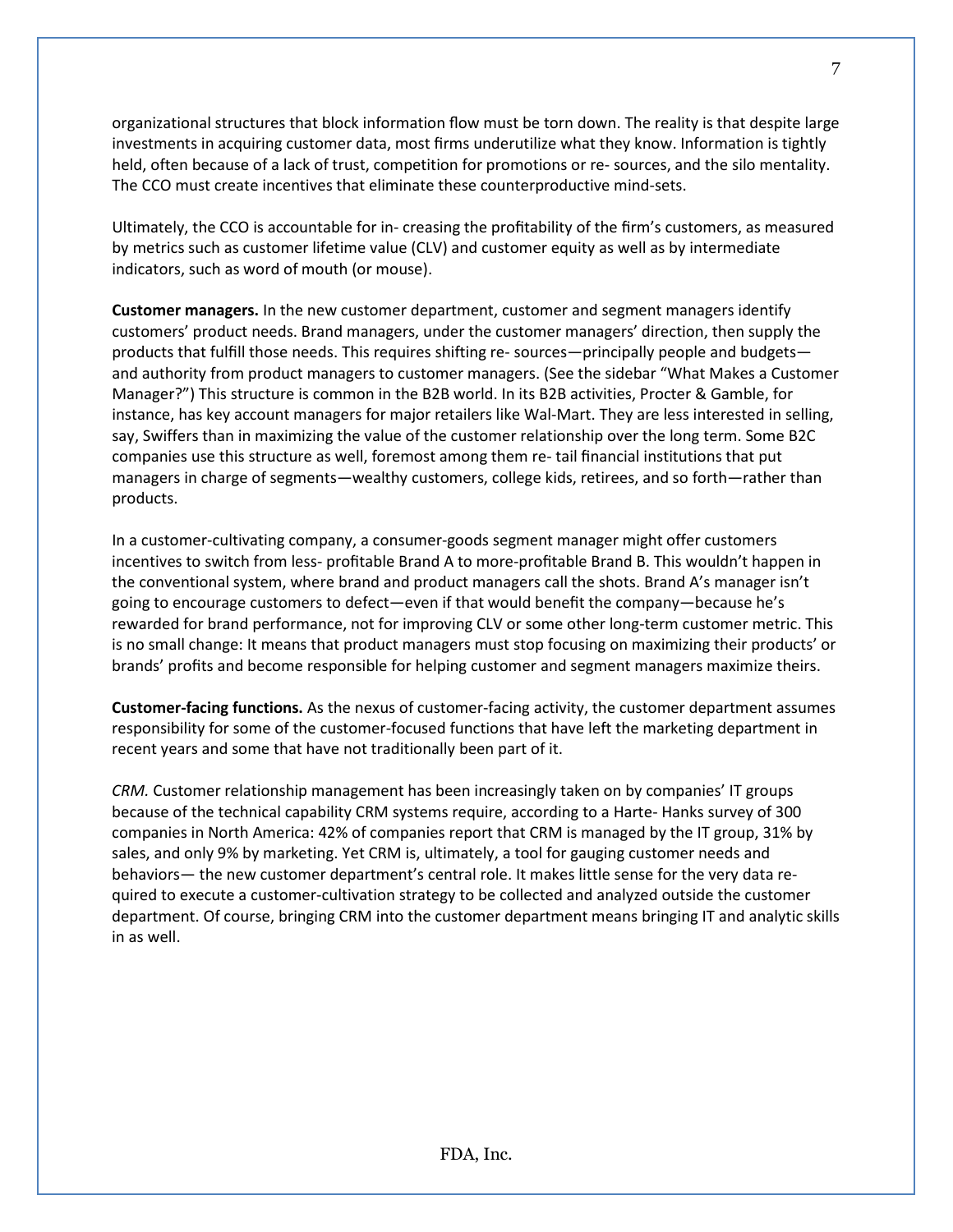# **Reimagining the Marketing Department**

The traditional marketing department must be reconfigured as a customer department that puts building customer relationships ahead of pushing specific products.

To this end, product managers and customer-focused departments report to a chief customer officer instead of a CMO and support the strategies of customer or segment managers.



*Market research.* The emphasis of market re- search changes in a customer-centric company. First, the internal users of market research extend beyond the marketing department to all areas of the organization that touch customers—including finance (the source of customer payment options) and distribution (the source of delivery timing and ser- vice). Second, the scope of analysis shifts from an aggregate view to an individual view of customer activities and value. Third, market research shifts its attention to ac- quiring the customer input that will drive improvements in customer-focused metrics such as CLV and customer equity.

*Research and development.* When a product is more about clever engineering than customer needs, sales can suffer. For example, engineers like to pack lots of features into products, but we know that customers can suffer from feature fatigue, which hurts future sales.

To make sure that product decisions reflect real-world needs, the customer must be brought into the design process. Integrating R&D and marketing is a good way to do that. Few companies have done this better than Nokia in Asia, where its market share exceeds 60%. In an industry where manufacturers must introduce scores of new offerings every year, the group's ability to translate customer input about features and value into hit product offerings is legendary. Among its customer-focused innovation tools

8

FDA, Inc.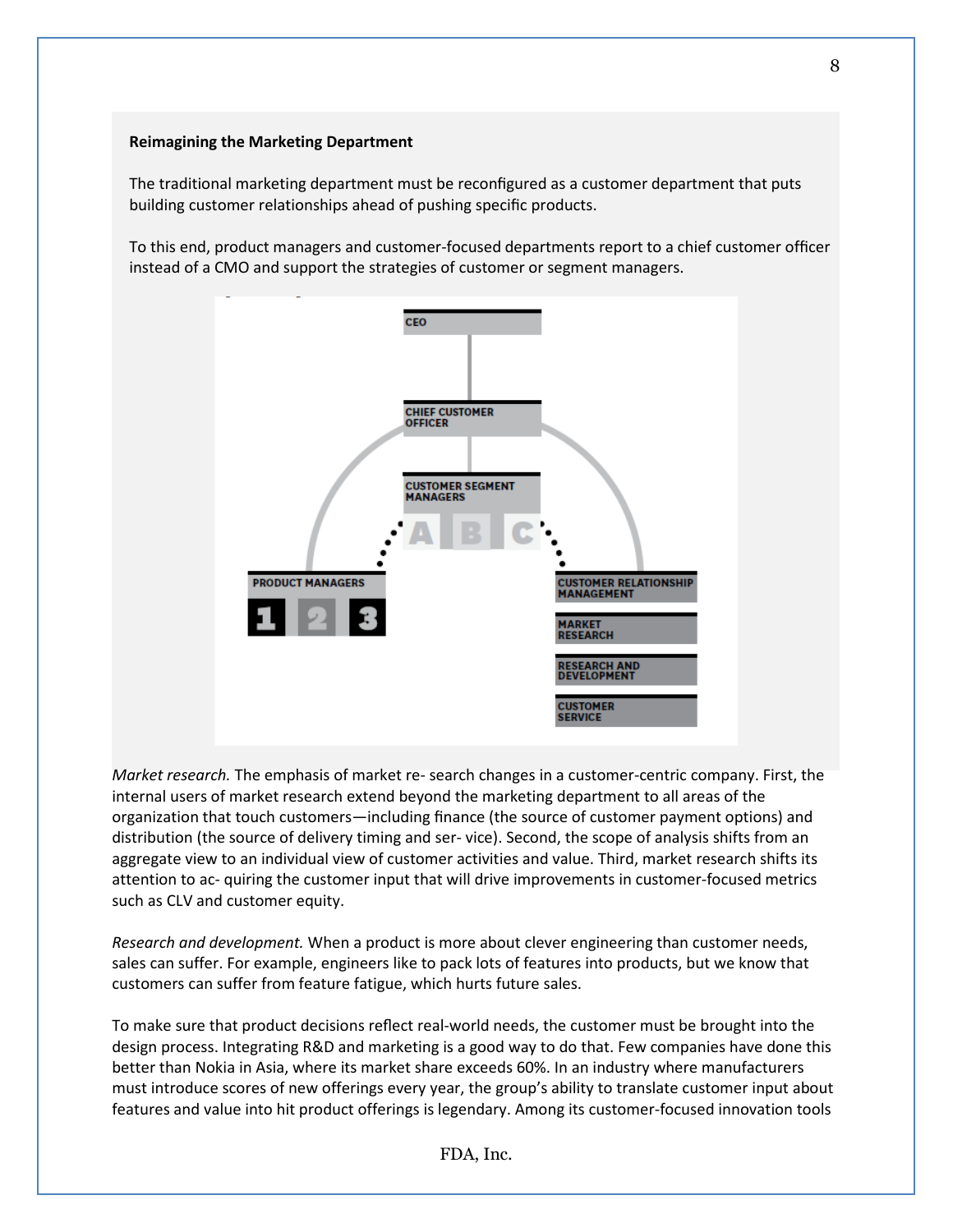is Nokia Beta Labs, a virtual developer community that brings users and developer teams together to virtually prototype new features and products, inviting even "wacky ideas" that may never make it to the marketplace. (Nokia adopted a different strategy in the United States, using far less customer input, and has seen its market share slide.)

Examples abound of companies that create new value through the collaboration of users and producers: Mozilla's Firefox in the web browser category, P&G's Swiffer in the home cleaning category, and International Flavors and Fragrances' partnership with B2B customers like Estée Lauder in the perfume market. In a world in which the old R&D- driven models for new product development are giving way to creative collaborations like these, R&D must report to the CCO.

**Customer service.** This function should be handled in-house, under the customer department's wing not only to ensure that the quality of service is high but also to help cultivate long-term relationships. Delta Airlines, for example, recently pulled out of its call centers overseas because cultural differences dam- aged the airline's ability to interact with North American customers. Delta concluded that the negative impact on the quality of customer relationships wasn't worth the cost savings. Now, when customer service gets a call, a representative immediately identifies the caller's segment and routes her to a customer-service specialist trained to work with that segment. The interaction is captured in the customer information system and used, in turn, by the customer department to divine new customers' needs and create solutions.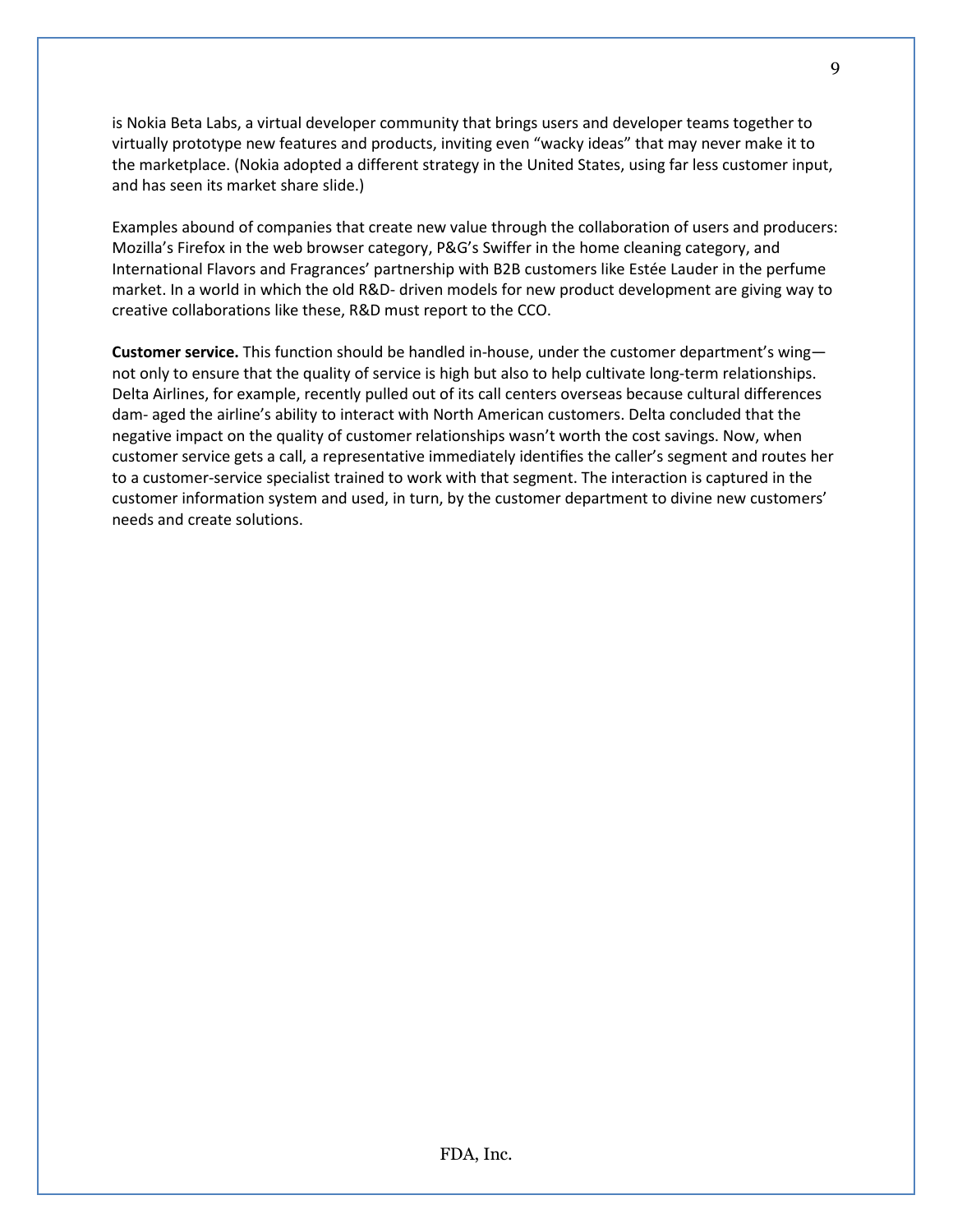# **What Makes a Customer Manager?**

In a sense, the role of customer manager is the ultimate expression of marketing (find out what the customer wants and fulfill the need) while the product manager is more aligned with the traditional selling mind-set (have product, find customer).

Jim Spohrer, the director of Global University Programs at IBM, hires what UCal Berkeley professor Morten Hansen calls "T-shaped" people, who have broad expertise with depth in some areas. Customer managers will be most effective when they're T-shaped, combining deep knowledge of particular customers or segments with broad knowledge of the firm and its products. These managers must also be sophisticated data interpreters, able to extract insights from the increasing amount of information about customers' attitudes and activities acquired by mining blogs and other customer forums, monitoring online purchasing behavior, tracking retail sales, and using other types of analytics. While brand managers may be satisfied with examining the media usage statistics associated with their product, brand usage behavior, and brand chat in communities, customer managers will take a broader and more integrative view of the customer. For instance, when P&G managers responsible for the Max Factor and Cover Girl brands spent a week living on the budget of a low-end consumer, they were acting like customer managers. The experience gave these managers important insights into what P&G, not just the specific brands, could do to improve the lives of these customers.

We'd expect the most effective customer managers to have broad training in the social sciences psychology, anthropology, sociology, and economics—in addition to an understanding of marketing. They'd approach the customer as behavioral scientists rather than as marketing specialists, observing and collecting information about them, interacting with and learning from them, and synthesizing and disseminating what they learned. For business schools to stay relevant in training customer managers, the curriculum needs to shift its emphasis from marketing products to cultivating customers.

If customer service must be outsourced, the function should report in to a high- level internal customer manager, and its IT infrastructure and customer data must be seamlessly integrated with the company's customer databases.

# **A New Focus on Customer Metrics**

Once companies make the shift from marketing products to cultivating customers, they will need new metrics to gauge the strategy's effectiveness. First, companies need to focus less on product profitability and more on customer profitability. Retailers have applied this concept for some time in their use of loss leaders—products that may be unprofitable but strengthen customer relationships.

Second, companies need to pay less attention to current sales and more to CLV. A company in decline may have good current sales but poor prospects. The customer lifetime value metric evaluates the future profits generated from a customer, properly discounted to reflect the time value of money. Lifetime value focuses the company on long-term health—an emphasis that most shareholders and investors should share. Although too often the markets reward short-term earnings at the expense of future performance, that unfortunate tendency will change as future-oriented customer metrics become a routine part of financial reporting. An international movement is under way to require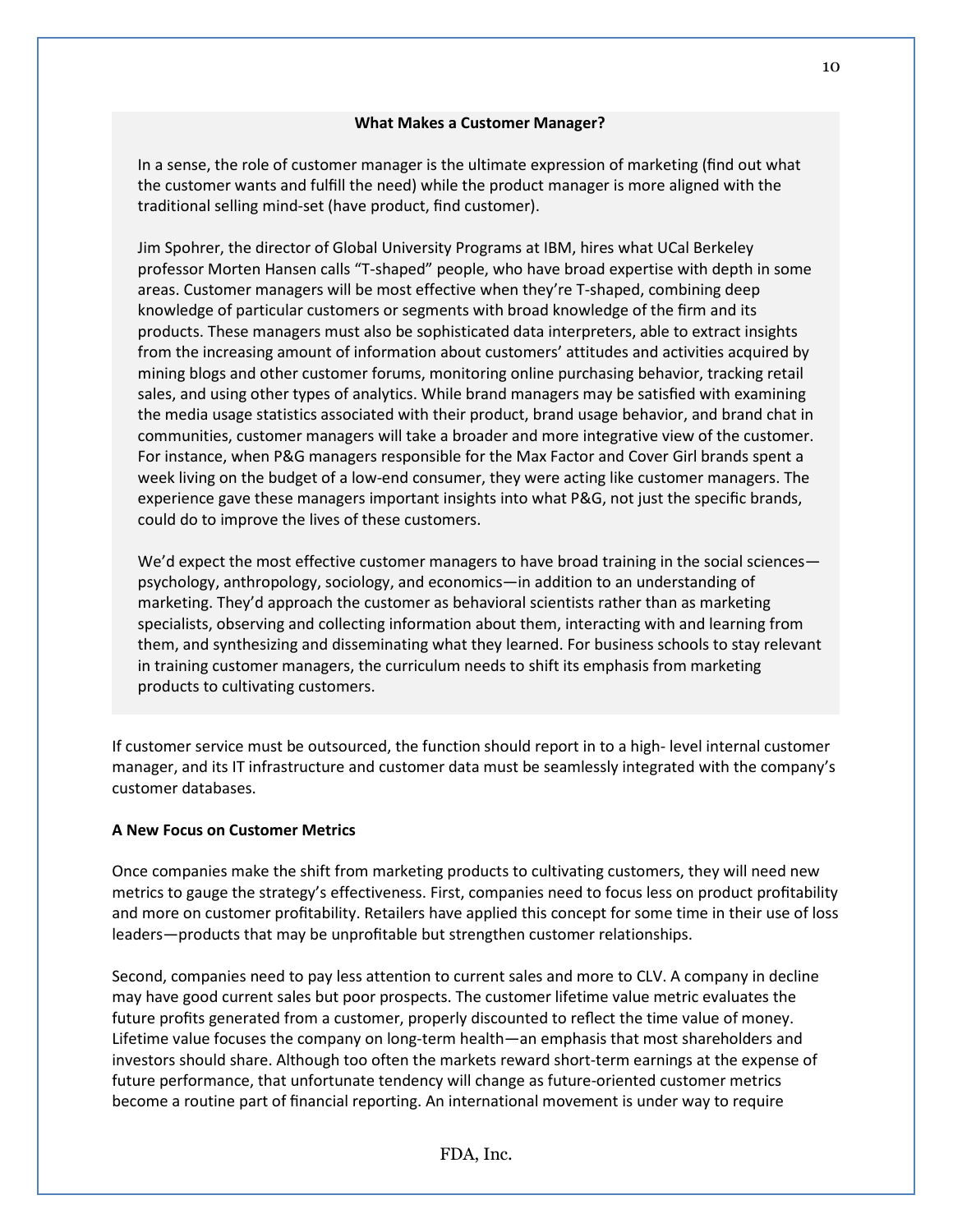companies to report intangible assets in financial statements. As leading indicators such as customercentered metrics increasingly ap- pear on financial statements, stock prices will begin to reflect them. Even now, savvy analysts are pushing firms to understand customer retention rates and the value of customer and brand assets.

# **New Metrics for a New Model**

The shift from marketing products to cultivating customers' demands a shift in metrics as well.

| <b>OLD APPROACH</b>          | <b>NEW APPROACH</b>            |
|------------------------------|--------------------------------|
| <b>PRODUCT PROFITABILITY</b> | <b>CUSTOMER PROFITABILITY</b>  |
| <b>CURRENT SALES</b>         | <b>CUSTOMER LIFETIME VALUE</b> |
| <b>BRAND EQUITY</b>          | <b>CUSTOMER EQUITY</b>         |
| <b>MARKET SHARE</b>          | <b>CUSTOMER EQUITY SHARE</b>   |

Third, companies need to shift their focus from brand equity (the value of a brand) to customer equity (the sum of the lifetime values of their customers). Increasing brand equity is best seen as a means to an end, one way to build customer equity (see "Customer- Centered Brand Management," HBR September 2004). Customer equity has the added benefit of being a good proxy for the value of the firm, thereby making marketing more relevant to shareholder value.

Fourth, companies need to pay less attention to current market share and more attention to customer equity share (the value of a company's customer base divided by the total value of the customers in the market). Market share offers a snapshot of the company's competitive sales position at the moment, but customer equity share is a measure of the firm's long-term competitiveness with respect to profitability.

Given the increasing importance of customer- level information, companies must become adept at tracking information at several levels—individual, segment, and aggregate. Different strategic decisions require different levels of information, so companies typically need multiple information sources to meet their needs.

At the individual customer level, the key metric is customer lifetime value; the marketing activities tracked most closely are direct marketing activities; and the key sources of data are customer databases that the firm compiles. At the segment level the key metric is the lifetime value of the segment (the lifetime value of the average customer times the number of customers in the segment); the marketing activities tracked most closely are marketing efforts targeted at specific customer segments, sometimes using niche media; and the key sources of information are customer panels and survey data. At the aggregate market level, the key metric is customer equity; the marketing activities tracked most closely are mass marketing efforts, often through mass media; and the key sources of information are aggregate sales data and survey data. We see that firms will typically have a portfolio of information sources.

Clearly, companies need metrics for evaluating progress in collecting and using customer information. How frequently managers contribute to and access customer information archives is a good general measure, al- though it doesn't reveal much about the quality of the information. To get at that, some firms create markets for new customer information in which employees rate the value of contributions.

Like any other organizational transformation, making a product-focused company fully customer-centric

FDA, Inc.